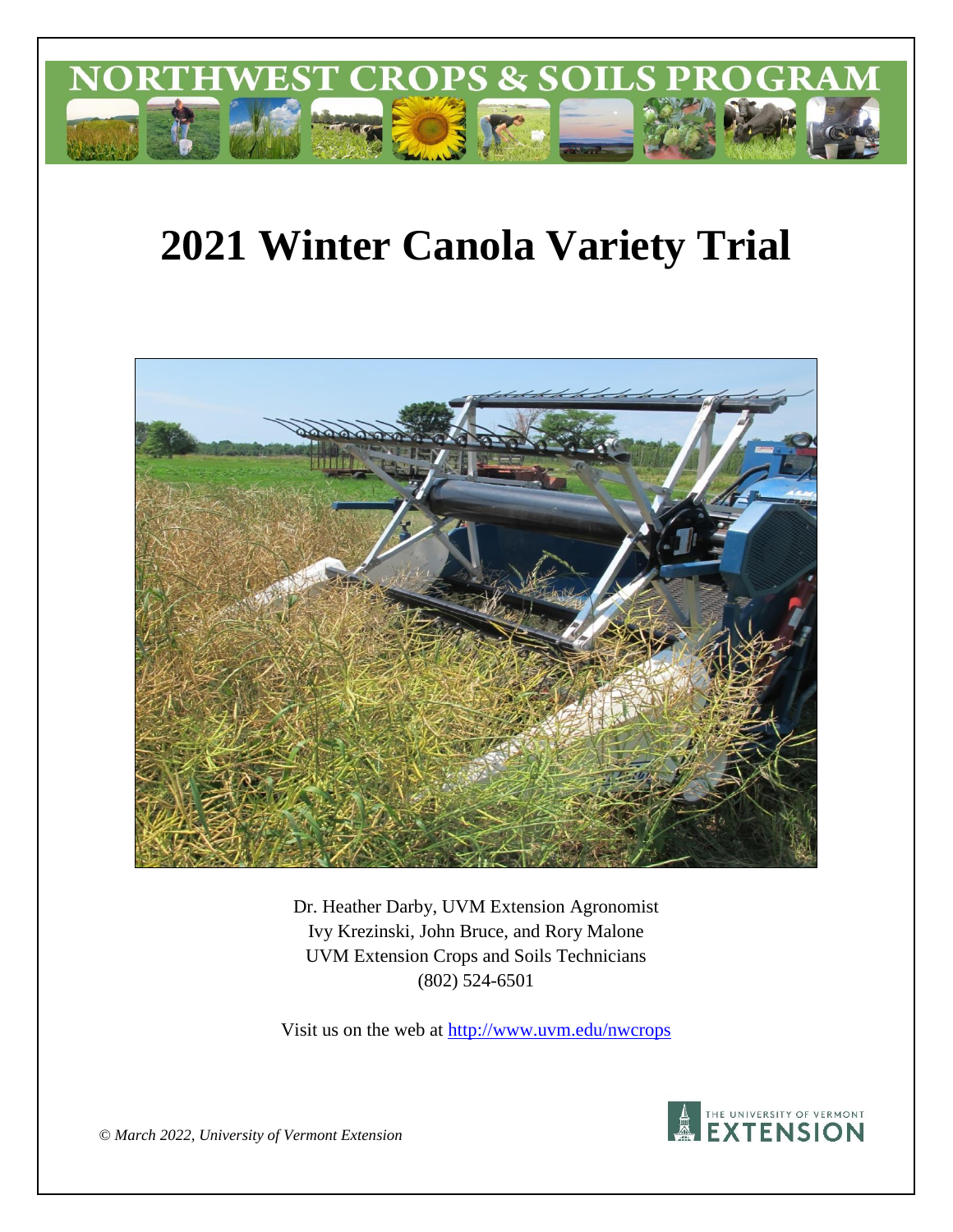#### **2021 WINTER CANOLA VARIETY TRIAL Dr. Heather Darby, University of Vermont Extension** [heather.darby\[at\]uvm.edu](mailto:heather.darby@uvm.edu?subject=2013%20Sunflower%20Reduced%20Tillage%20Trial)

Most of the canola grown in North America is grown in the Midwestern U.S. and Canada for both culinary oil as well as biodiesel production. Winter canola is planted in the late summer where it grows through the fall before entering a period of dormancy for the winter. The following spring, the plants resume growth and seed is harvested during the summer months. Winter canola could potentially be a useful crop to growers in the Northeast for diversifying rotations, farm products and markets, and producing fuel on farm. However, for winter canola to be a viable crop in our region, we must identify the varieties that can survive the winter months. To do this, the Northwest Crops and Soils Program conducted a variety trial in 2020- 2021, which was part of the National Winter Canola Variety Trial (http://www.agronomy.kstate.edu/services/crop-performance-tests/canola-and-cotton.html).

### **MATERIALS AND METHODS**

A variety trial was conducted during 2020-2021 at Borderview Research Farm in Alburgh, VT. The experimental design was a randomized block with four replicates and fourteen varieties as treatments (Table 1).

| <b>Variety</b>      | Source                     | <b>Type</b> |
|---------------------|----------------------------|-------------|
| <b>CP1022WC</b>     | <b>CROPLAN</b> by Winfield | OР          |
| <b>CP1055WC</b>     | <b>CROPLAN</b> by Winfield | H           |
| <b>CP1077WC</b>     | <b>CROPLAN</b> by Winfield | H           |
| KS4662              | Kansas State University    | OΡ          |
| KS4677              | Kansas State University    | OΡ          |
| KS4719              | Kansas State University    | OР          |
| <b>KSUR1212</b>     | Kansas State University    | OΡ          |
| <b>KWS Farry CL</b> | <b>KWS-MOMONT</b>          | H           |
| <b>MH 17HID007</b>  | <b>KWS-MOMONT</b>          | H           |
| Plurax CL           | Rubisco Seeds              | H           |
| Riley               | Kansas State University    | OР          |
| Surefire            | Kansas State University    | OР          |
| Torrington          | <b>Ohlde Seed Farms</b>    | OР          |
| Wichita             | Kansas State University    | OΡ          |

**Table 1. Winter canola variety information, 2020-2021.**

 $*H = hybrid$ ; OP = open pollinated.

Plots were 5' x 20' and were seeded on 20-Aug 2020 with a Great Plains grain drill (5' wide) at a rate of 500,000 and 300,000 live seeds ac<sup>-1</sup> for open pollinated and hybrid varieties respectively (Table 2). Row spacing was 6 inches. The soil type was Benson rocky silt loam, over shaly limestone with 8-15% slopes and the previous crop was spring grains. Plots were assessed for fall stand and vigor on 29-Oct 2020. Fall stand was ranked using a visual scale of 1-10, where 1 was poor emergence and 10 indicated excellent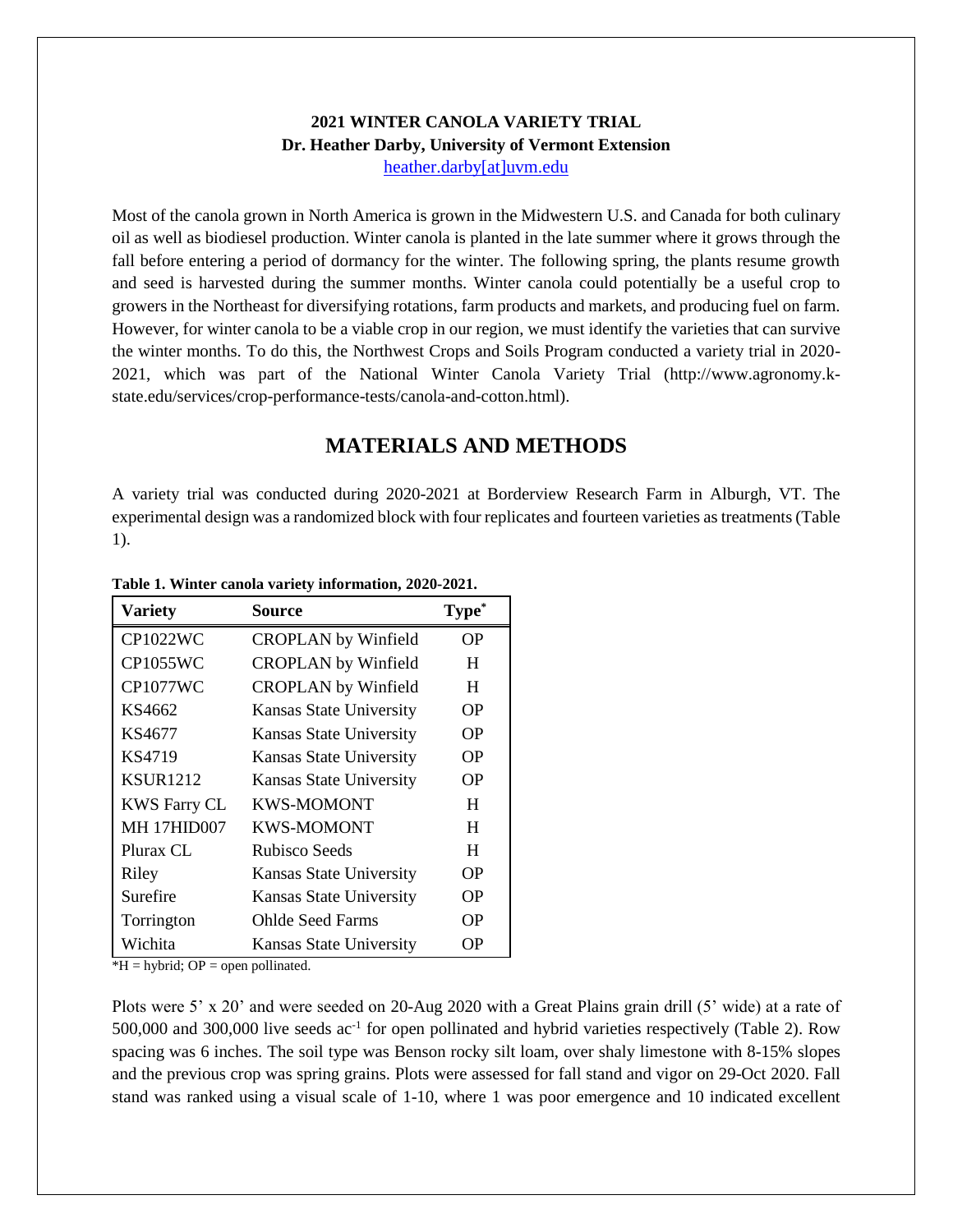emergence. Vigor was ranked using a visual scale of 1-5, where 1 indicated low vigor and 5 indicated very vigorous plants. In the spring, 300 lbs. ac-1 of 19-19-19 was applied to all plots. Winter survival was visually assessed as a percentage on 29-Apr 2021. Bloom dates were recorded when at least 50% of the plot had bloomed and were reported as days after 1-Jan 2021. The trial was covered with bird netting in late-Jun and removed just before harvest.

| Location                          | <b>Borderview Research Farm - Alburgh, VT</b>                         |  |  |  |  |  |  |
|-----------------------------------|-----------------------------------------------------------------------|--|--|--|--|--|--|
| Soil type                         | Benson rocky silt loam, over shaly limestone, 8-15% slopes            |  |  |  |  |  |  |
| <b>Previous crop</b>              | Spring grains                                                         |  |  |  |  |  |  |
| Plot size (ft)                    | $5 \times 20$                                                         |  |  |  |  |  |  |
| Seeding rate (live seeds $ac-1$ ) | 500,000 for open pollinated varieties<br>300,000 for hybrid varieties |  |  |  |  |  |  |
| <b>Replicates</b>                 |                                                                       |  |  |  |  |  |  |
| <b>Tillage operations</b>         | Fall chisel plow, disk and spring-toothed harrow                      |  |  |  |  |  |  |
| <b>Planting date</b>              | 20-Aug 2020                                                           |  |  |  |  |  |  |
| <b>Fertilizer application</b>     | 300 lbs. $ac^{-1}$ 19-19-19<br>6-Apr 2021                             |  |  |  |  |  |  |
| <b>Harvest date</b>               | 19-Jul 2021                                                           |  |  |  |  |  |  |
| <b>Pressing date</b>              | 2-Feb 2022                                                            |  |  |  |  |  |  |

**Table 2. Trial information and agronomic information 2020-2021.**

On 19-Jul 2021, just prior to harvest, average plant height was determined by taking three measurements of plants in centimeters in each plot. There was minimal lodging this year, and percent lodging was not recorded. Canola seed was harvested using an Almaco SPC50 plot combine on 19-Jul 2021. At harvest, yields were recorded, and moisture and test weight were determined using a DICKEY-john Mini-GAC Plus moisture and test weight meter. Oil was extruded from the seeds with an AgOil M70 oil press on 2-Feb 2022, and the amount of oil captured was measured to determine oil content and oil yield.

Data were analyzed using a general linear model procedure of SAS (SAS Institute, 1999). Replications were treated as random effects, and treatments were treated as fixed. Mean comparisons were made using the Least Significant Difference (LSD) procedure where the F-test was considered significant, at p<0.10. Variations in genetics, soil, weather, and other growing conditions can result in variations in yield and quality. Statistical analysis makes it possible to determine whether a difference between treatments is significant or whether it is due to natural variations in the plant or field. At the bottom of each table, a LSD value is presented for each variable (i.e. yield). Least Significant Differences (LSDs) at the 0.10 level of significance are shown. This means that when the difference between two varieties within a column is equal to or greater to the LSD value for the column, there is a real difference between the varieties 90% of the time. Varieties that were not significantly lower in performance than the highest value in a particular column are indicated with an asterisk.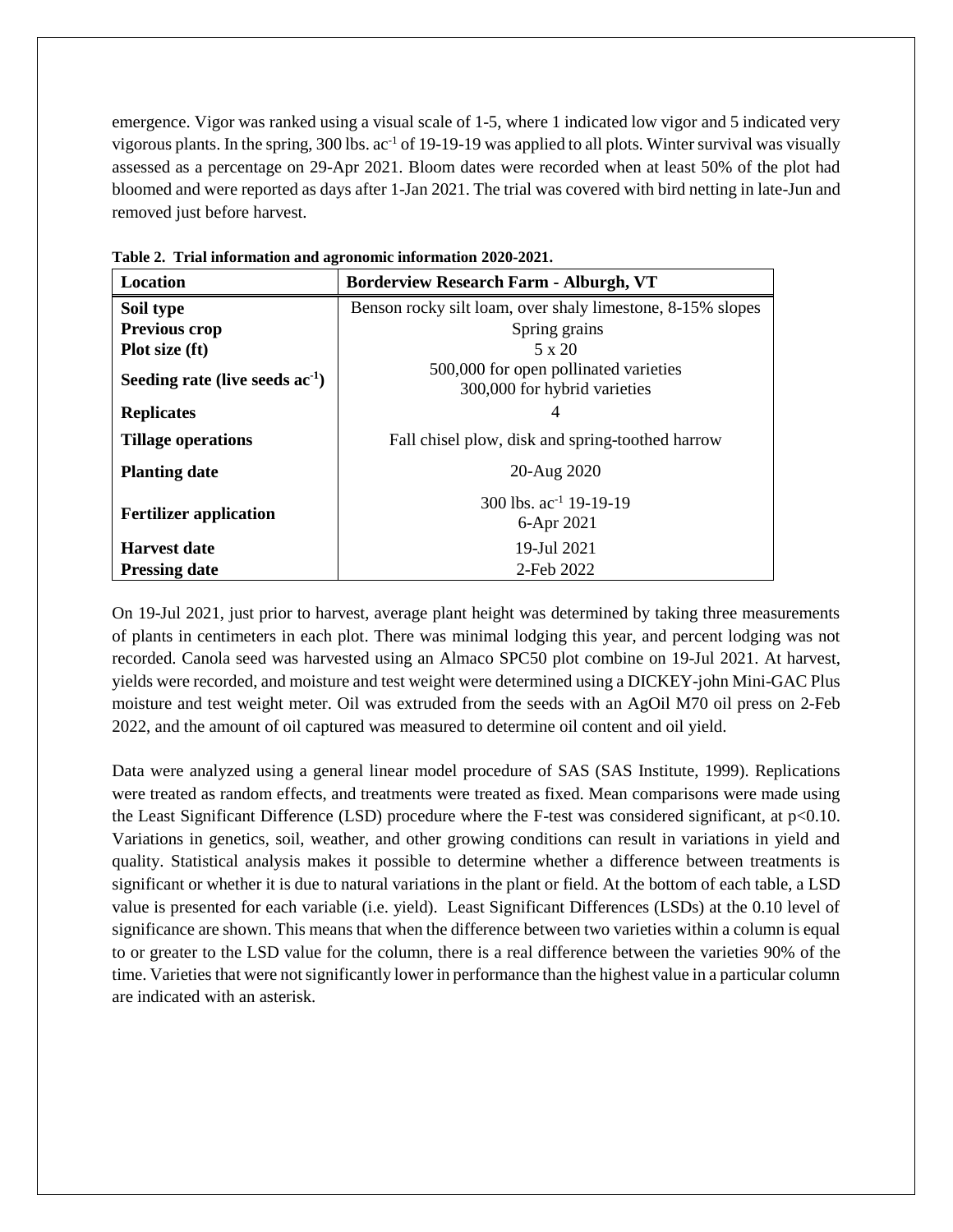In the example to the right, variety C was significantly different from variety A, but not from variety B.

The difference between C and B is 1.5, which is less than the LSD value of 2.0 and so these varieties were not significantly different in yield. The difference between C and A is equal to 3.0, which is greater than the LSD value of 2.0. This means that the yields of these varieties were significantly different from one another. The asterisk indicates that variety B was not significantly lower than the top yielding variety, indicated in bold.

| <b>Variety</b> | Yield  |
|----------------|--------|
| A              | 6.0    |
| B              | $7.5*$ |
| C              | 9.0    |
| LSD            | 2.0    |

#### **RESULTS**

Weather data were collected with an onsite Davis Instruments Vantage Pro2 weather station equipped with a WeatherLink data logger. Temperature, precipitation, and accumulation of Growing Degree Days (GDDs) are consolidated for the 2020-2021 growing season (Table 3). Historical weather data are from 1991-2020 at cooperative observation stations in Burlington, VT, approximately 45 miles from Alburgh, VT. In 2020, temperatures were cooler than normal in August-October but above average in November and December. In August of 2020, precipitation was 3.23 inches above the 30-yr normal. The remainder of 2020 and much of the 2021 growing season experienced less precipitation than normal. In the weeks leading up to canola harvest, counties in northern Vermont were in moderate drought (D1) according to the U.S Drought Monitor. In 2021, it was more than 3 degrees colder than average in February, but temperatures increased in the spring months with above average temperatures in March, April, and June. It was 2.52 and 2.81 degrees above the 30-yr average in April and June respectively. July was unseasonably cool, with temperature 4.31 degrees below average. Overall, there was a total of 6791 Growing Degree Days (GDDs) from August 2020 to July 2021, 121 GDDs above the 30-yr average.

|                                   | 2020    |         |         |            | 2021    |         |         |         |      |         |         |         |
|-----------------------------------|---------|---------|---------|------------|---------|---------|---------|---------|------|---------|---------|---------|
| Alburgh, VT                       | Aug     | Sep.    | Oct     | <b>Nov</b> | Dec     | Jan     | Feb     | Mar     | Apr  | May     | Jun     | Jul     |
| Average temperature $(^{\circ}F)$ | 68.8    | 59.2    | 48.3    | 42.0       | 29.4    | 21.5    | 19.8    | 33.2    | 48.1 | 58.4    | 70.3    | 68.1    |
| Departure from normal             | $-1.89$ | $-3.53$ | $-2.01$ | 2.69       | 1.20    | 0.64    | $-3.07$ | 0.93    | 2.52 | $-0.03$ | 2.81    | $-4.31$ |
|                                   |         |         |         |            |         |         |         |         |      |         |         |         |
| Precipitation (inches)            | 6.77    | 2.75    | 3.56    | 1.41       | 1.40    | 0.39    | 0.47    | 0.97    | 3.52 | 0.66    | 3.06    | 2.92    |
| Departure from normal             | 3.23    | $-0.92$ | $-0.27$ | $-1.29$    | $-1.10$ | $-1.74$ | $-1.30$ | $-1.27$ | 0.45 | $-3.10$ | $-1.20$ | $-1.14$ |
|                                   |         |         |         |            |         |         |         |         |      |         |         |         |
| Growing Degree Days (base 32°F)   | 141     | 816     | 521     | 352        | 100     | 8       | 32      | 241     | 497  | 818     | 1146    | 1119    |
| Departure from normal             | $-58$   | $-107$  | $-48$   | 17         | 52      | 8       | 21      | 103     | 85   | -1      | 83      | $-134$  |

**Table 3. Weather data and GDDs for winter canola in Alburgh, VT, 2020-2021.**

Based on weather data from a Davis Instruments Vantage Pro2 with WeatherLink data logger. Historical averages are for 30 years of NOAA data (1991-2020) from Burlington, VT.

All varieties were able to establish moderately well in the fall and had relatively high stand and vigor ratings (Table 4). In the fall, the variety KS4662 had the highest stand rating, 9.67, but was not statistically different from nine other varieties. The variety MH 17HID007 had the highest fall vigor rating, 4.67, but was statistically similar to all the other varieties except Surefire. Winter survival differed significantly by variety. The variety KSUR1212 had the highest winter survival, 90.0%, and was statistically similar to six other varieties. The trial average was only 58.5%, and the variety CP1077WC had only 3.33% winter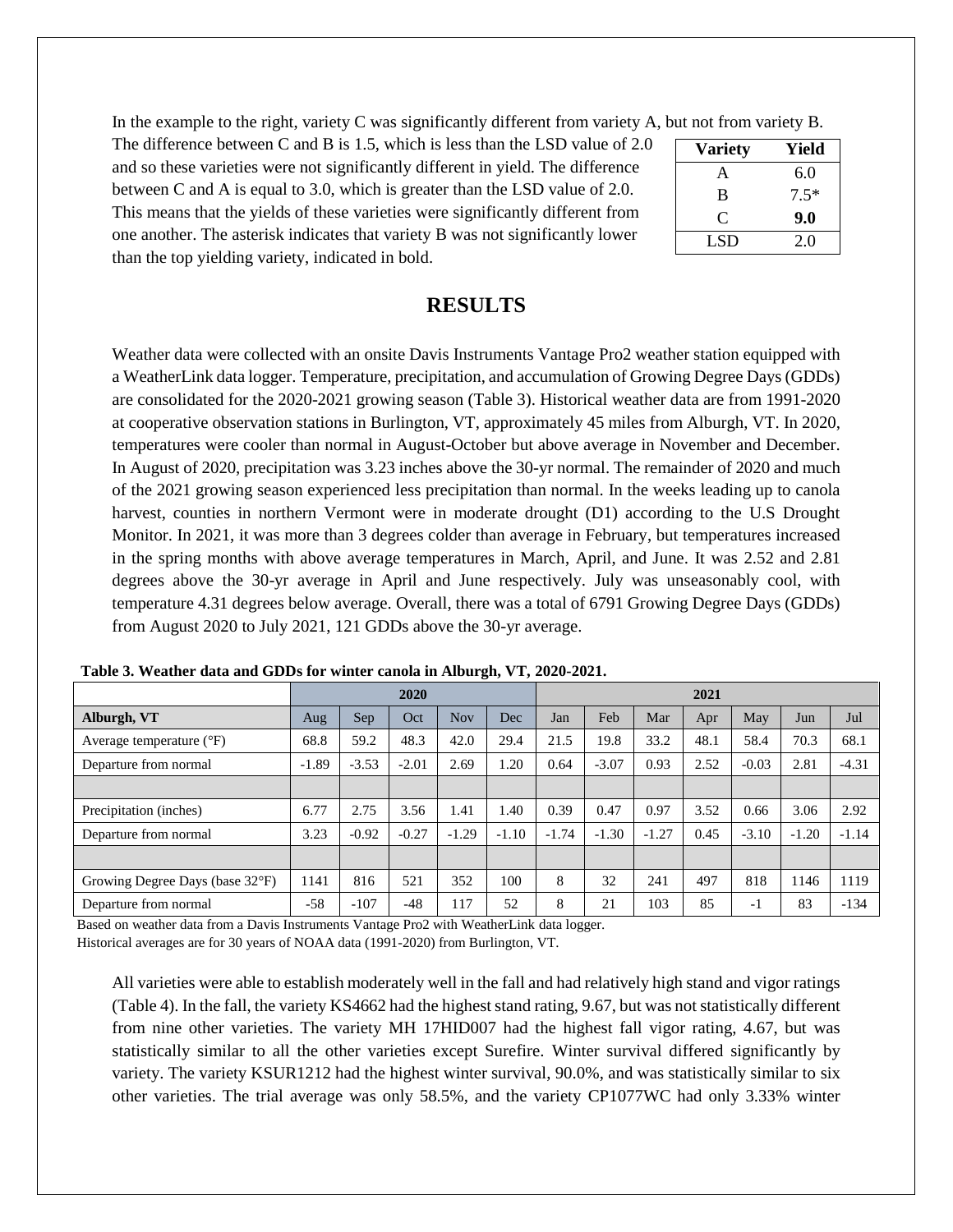survival. The average bloom date was 15-May (135 days after 1-Jan 2021). The variety MH 17HID007 was the last to bloom on 19-May but was not significantly different from six other varieties.

| <b>Variety</b>      | <b>Fall stand</b>          | <b>Fall vigor</b>                                | <b>Winter</b><br>survival | <b>Bloom</b> date          |  |
|---------------------|----------------------------|--------------------------------------------------|---------------------------|----------------------------|--|
|                     | $1-10$ rating <sup>§</sup> | $1-5$ rating <sup><math>\frac{9}{2}</math></sup> | $\%$                      | Days after 1-<br>Jan, 2021 |  |
| <b>CP1022WC</b>     | 7.00                       | $3.67**$                                         | 56.7                      | $137*$                     |  |
| <b>CP1055WC</b>     | 7.67                       | $4.00*$                                          | 33.7                      | $137*$                     |  |
| <b>CP1077WC</b>     | $9.00*$                    | $4.67*$                                          | 3.33                      | 137*                       |  |
| KS4662              | 9.67                       | $4.67*$                                          | $75.0*$                   | 132                        |  |
| KS4677              | $8.00*$                    | $4.33*$                                          | $81.7*$                   | 134                        |  |
| KS4719              | 6.33                       | $3.67*$                                          | 88.3*                     | 136*                       |  |
| <b>KSUR1212</b>     | $8.33*$                    | $3.67*$                                          | 90.0                      | 132                        |  |
| <b>KWS Farry CL</b> | 7.00                       | $3.67*$                                          | $71.7*$                   | 135                        |  |
| <b>MH 17HID007</b>  | $8.67*$                    | 4.67                                             | 16.0                      | 139                        |  |
| Plurax CL           | $8.67*$                    | $4.33*$                                          | 51.7                      | 137*                       |  |
| Riley               | $8.00*$                    | $3.67*$                                          | $60.0*$                   | 132                        |  |
| Surefire            | $9.00*$                    | 3.33                                             | 58.3                      | 132                        |  |
| Torrington          | $9.00*$                    | $4.33*$                                          | 49.7                      | 136*                       |  |
| Wichita             | $8.33*$                    | $4.33*$                                          | $83.7*$                   | 132                        |  |
| LSD $(p=0.10)^*$    | 1.70                       | 1.23                                             | 30.9                      | 3.97                       |  |
| Trial mean          | 8.19                       | 4.07                                             | 58.5                      | 135                        |  |

**Table 4. Pre-harvest characteristics for 14 winter canola varieties, Alburgh, VT, 2020-2021.**

†Values followed by an asterisk (\*) performed statistically similarly to the top performer in **bold.**

‡LSD- Least significant difference (p=0.10)

§Stand emergence rating- 1 indicates low emergence and 10 indicates high emergence.

¥Vigor rating- 1 indicates low vigor and 5 indicates very high vigor.

The canola varieties had significant differences in harvest characteristics (Table 5). The variety KS4719 had the greatest height, 165 cm, and was statistically similar to six other varieties. The trial average was 147 cm. Average moisture at harvest was 16.1% and all varieties had to be dried down prior to storage. CP1077WC had the greatest harvest moisture, 20.6%, which was similar to only two varieties. Canola yields this season were quite high, and the trial average was 2763 lbs. ac<sup>-1</sup> at 8% seed moisture. KWS Farry CL was the highest yielding variety but was not statistically different from nine other varieties. Only one variety, CP1022WC, had a test weight that met the industry standard of 50lbs. bu<sup>-1</sup>, and that was not statistically different from four other varieties. Overall test weights were low, and the average, 47.2 lbs. bu<sup>-1</sup>, was below the industry standard. There was little difference in oil content between varieties, and the top performer, CP1022WC, had 31.3% oil. The variety with the lowest oil content, CP1055WC, had statistically lower percent oil. 18.9%, compared to all other varieties. Average oil yield at 7.5% seed moisture was 770 lbs. ac<sup>-1</sup> or 101 gal ac<sup>-1</sup>. KWS Farry CL had the highest oil yield, 1079 lbs. or 141 gal ac<sup>-1</sup> at 7.5% seed moisture, and was statistically similar to seven other varieties.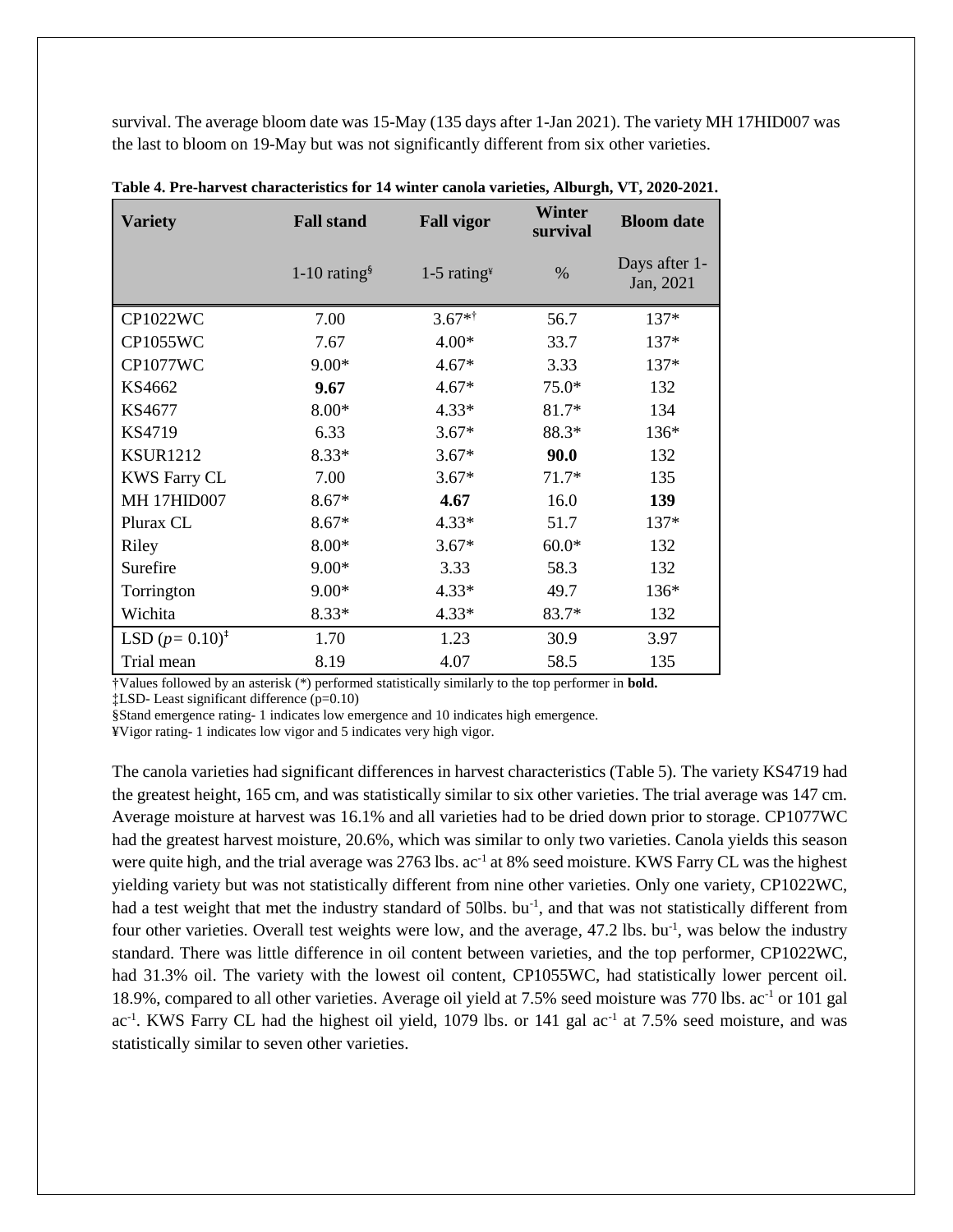| <b>Variety</b>      | <b>Plant</b><br>height | <b>Harvest</b><br>moisture | <b>Seed</b><br>yield at<br>8%<br>moisture | <b>Test</b><br>weight  | Oil<br>content | Oil yield at 7.5%<br>moisture |                   |
|---------------------|------------------------|----------------------------|-------------------------------------------|------------------------|----------------|-------------------------------|-------------------|
|                     | cm                     | $\%$                       | $lbs$ ac <sup>-1</sup>                    | $lbs$ bu <sup>-1</sup> | $\%$           | $\text{ lbs } ac^{-1}$        | $\rm gal~ac^{-1}$ |
| <b>CP1022WC</b>     | $151**$                | 14.5                       | 2673                                      | 50.0                   | 31.3           | 838*                          | $110*$            |
| <b>CP1055WC</b>     | 142                    | $20.2*$                    | 1621                                      | 46.0                   | 18.9           | 336                           | 44                |
| <b>CP1077WC</b>     | 130                    | 20.6                       | 1373                                      | 45.6                   | $24.3*$        | 350                           | 46                |
| KS4662              | $151*$                 | 14.2                       | 3230*                                     | 45.8                   | $27.3*$        | 873*                          | $114*$            |
| KS4677              | 159*                   | 14.3                       | 3092*                                     | 48.6*                  | $29.2*$        | 893*                          | $117*$            |
| KS4719              | 165                    | 15.8                       | 3265*                                     | 44.8                   | 22.4           | 726                           | 95                |
| <b>KSUR1212</b>     | 156*                   | 14.3                       | 2989*                                     | 48.0*                  | $30.8*$        | 917*                          | $120*$            |
| <b>KWS Farry CL</b> | 135                    | 16.3                       | 3526                                      | 48.0*                  | $30.8*$        | 1079                          | 141               |
| <b>MH 17HID007</b>  | 125                    | 16.8                       | 1452                                      | 46.7                   | $27.2*$        | 407                           | 53                |
| Plurax CL           | 143                    | 18.0*                      | 3158*                                     | 48.9*                  | $26.9*$        | 851                           | 111               |
| Riley               | $150*$                 | 15.1                       | 3407*                                     | 46.7                   | $29.6*$        | 1005*                         | 132*              |
| Surefire            | $153*$                 | 14.6                       | 3018*                                     | 47.2                   | $29.5*$        | 888*                          | $116*$            |
| Torrington          | 132                    | 16.1                       | 2750*                                     | 46.6                   | 29.4*          | 800                           | 105               |
| Wichita             | $162*$                 | 14.5                       | 3125*                                     | 47.8                   | $26.6*$        | 823*                          | $108*$            |
| LSD $(p=0.10)^*$    | 17.3                   | 2.69                       | 788                                       | 2.06                   | 26.6           | 823                           | 108               |
| Trial mean          | 147                    | 16.1                       | 2763                                      | 47.2                   | 27.4           | 770                           | 101               |

**Table 5. Harvest characteristics for 14 winter canola varieties, Alburgh, VT, 2021.**

†Values followed by an asterisk (\*) performed statistically similarly to the top performer in **bold.** ‡LSD-Least Significant Difference (p=0.10).

## **DISCUSSION**

The winter of 2020-2021 was relatively warm and dry, and the lack of precipitation carried through the 2021 growing season. Overall, temperatures this season were warmer than last year, especially in April through June. There was a total of 6791 accumulated GDDs from planting to harvest, which is slightly above normal. The mild winter and warm growing season led to increased winter survival and an earlier bloom date compared to the 2020 variety trial. Winter survival was 12% higher and the average bloom date was 10 days earlier in 2021. The average seed yield in 2021 was over 2X greater than in 2020. Oil content was comparable but because of the increased seed yields, oil yields were also much higher in 2021. By participating in the National Winter Canola Variety Trial, we hope to provide data and encouragement for the development of hardier, high yielding winter canola varieties suitable for this region. Further research is needed, as this only represents one year of data at one location. The performance of winter canola will be interesting to monitor in future years if we continue to observe deviations in weather patterns and GDDs as the regional climate fluctuates.